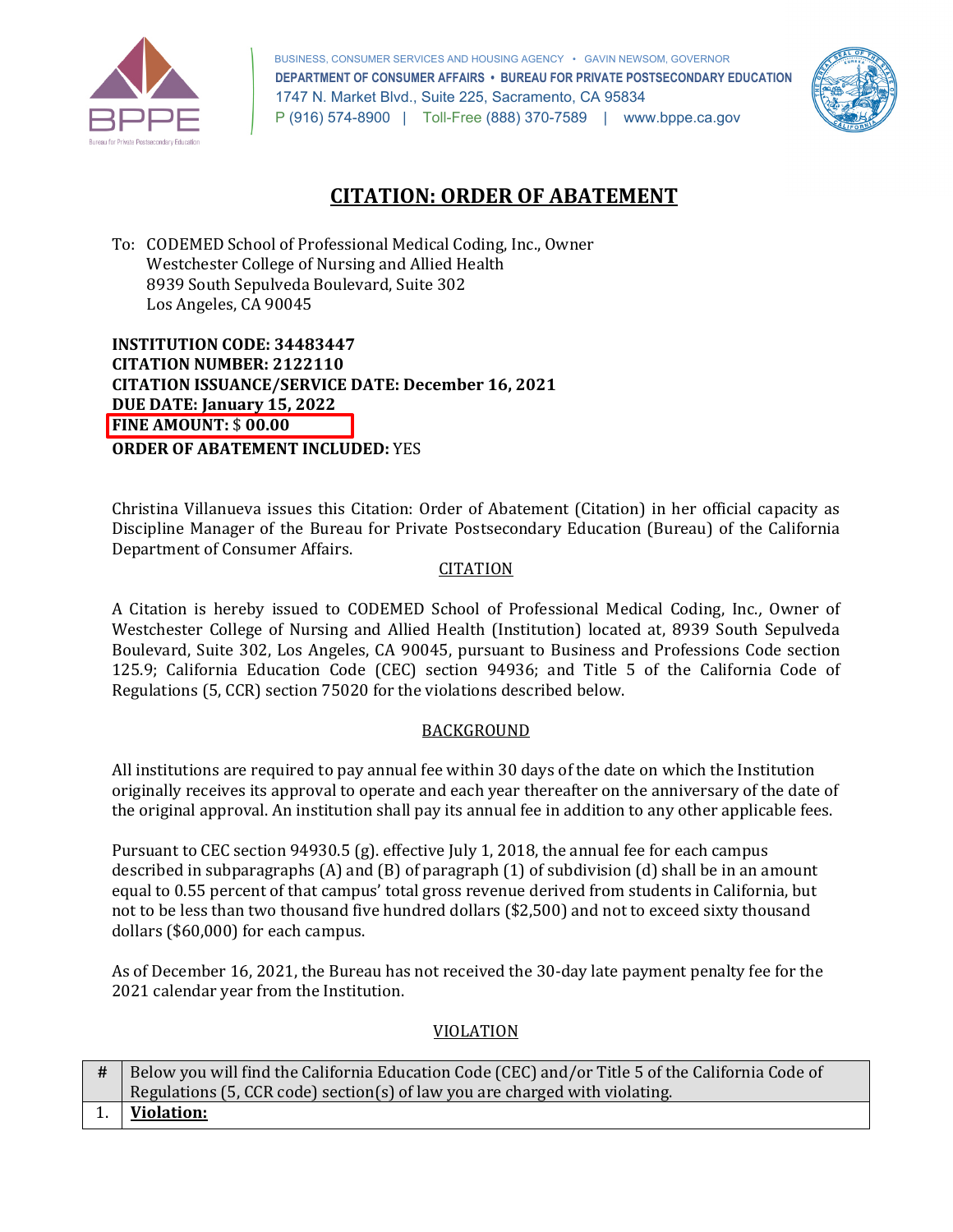# **5, CCR Section 74006(a) and (b) - Annual Fee**

 *"(a) An institution's annual fee is due within 30 days of the date on which the institution originally receives its approval to operate and each year thereafter on the anniversary of the date of the original approval. (b) An institution shall pay its annual fee in addition to any other applicable fees.* 

# **CEC Section 94930.5 (g)- Fee Schedule**

 *(g) Notwithstanding subdivision (d), effective July 1, 2018, the annual fee for each campus described in subparagraphs (A) and (B) of paragraph (1) of subdivision (d) shall be in an amount equal to 0.55 percent of that campus' total gross revenue derived from students in California, but not to be less than two thousand five hundred dollars (\$2,500) and not to exceed sixty thousand dollars (\$60,000) for each campus.* 

# **CEC Section 94931(a)– Late Payment**

 *"(a) A fee that is not paid on or before the 30th calendar day after the due date for payment of the fee shall be subject to a 25 percent late payment penalty fee."* 

The Institution has failed to pay its 30-day late payment penalty fee for calendar year 2021.

 On February 1, 2021, the Institution was notified, Invoice # 900355688, via mail at 8939 South Sepulveda Boulevard, Suite 302, Los Angeles, CA 90045, stating that the annual fee for calendar year 2021 was due on March 1, 2021.

 On March 5, 2021, the Institution was notified, Invoice # 900356047, via mail at 8939 South Sepulveda Boulevard, Suite 302, Los Angeles, CA 90045, stating that the annual fee for calendar year 2021 was due on March 1, 2021.

 On April 15, 2021, the Institution was notified, Invoice # 900357430, via mail at 8939 South Sepulveda Boulevard, Suite 302, Los Angeles, CA 90045, stating that the annual fee for calendar year 2021 was due on March 1, 2021.

 On March 10, 2021, the Bureau received partial payment for the 2021 annual fee in the amount of \$190.91.

 On April 2, 2021, the Bureau received the remaining payment for the 2021 annual fee in the amount of [\\$2,309.09](https://2,309.09).

 As of December 16, 2021, the Bureau has not received the 30-day late payment penalty fee from the Institution.

### **Order of Abatement:**

 The Bureau orders the Institution to pay its 30-day late payment penalty fee for the 2021 Annual Fee in accordance with 5, CCR Section 74006 and CEC Sections 94930.5 and 94931.

> CODEMED School of Professional Medical Coding, Inc., Owner of Citation: Order of Abatement Westchester College of Nursing and Allied Health Institution Code: 34483447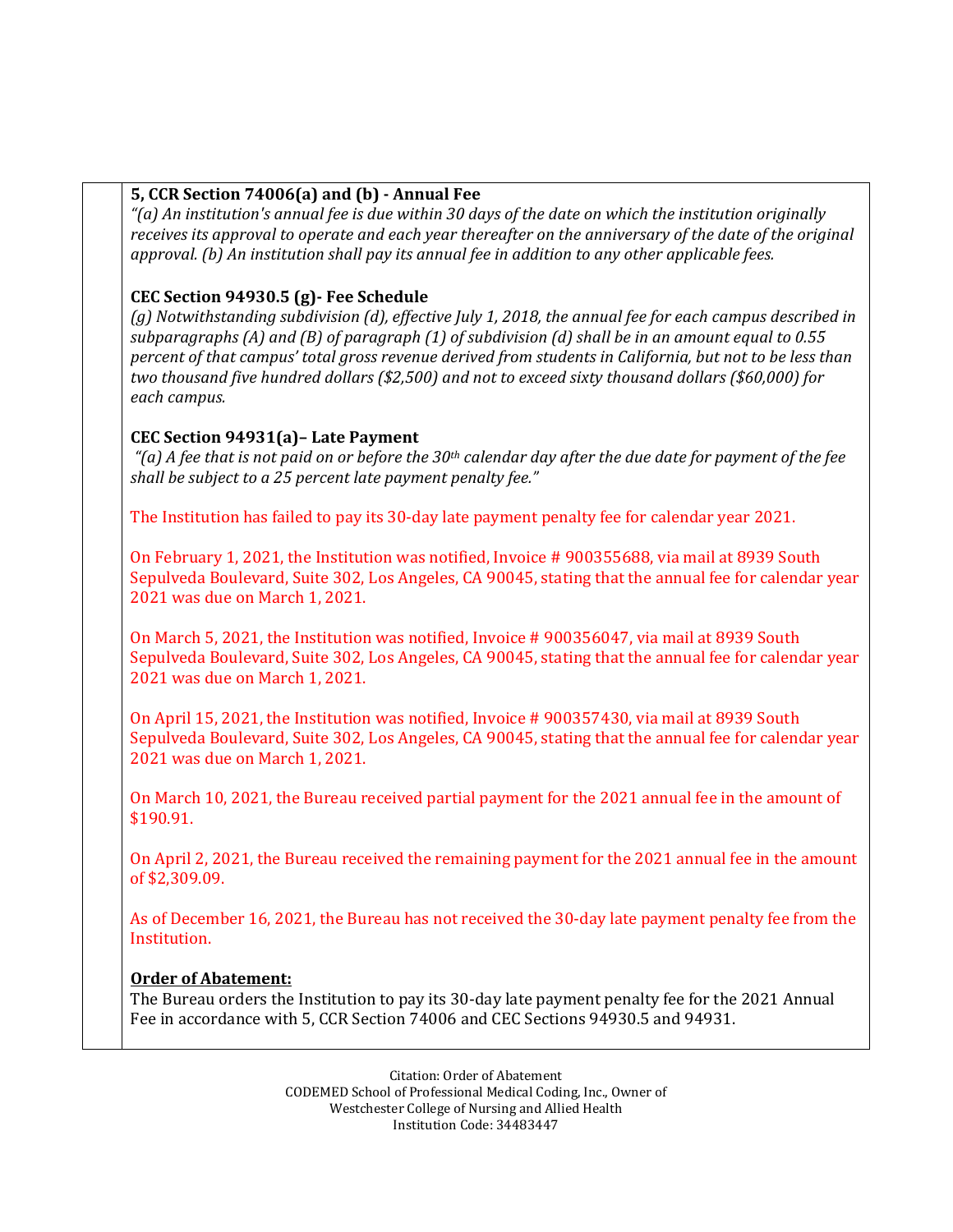| <b>Assessment of Fine</b>                     |  |
|-----------------------------------------------|--|
| The fine for this violation is \$00.00        |  |
| <b>TOTAL ADMINISTRATIVE FINE DUE: \$00.00</b> |  |

# COMPLIANCE WITH ORDER OF ABATEMENT

 In accordance with the provisions of CEC section 94936 and 5, CCR section 75020 the Bureau hereby issues the order(s) of abatement described above. **Evidence of compliance with the order of abatement must be submitted, to the Bureau, within 30 days from the date of service of the Citation.** 

# APPEAL OF CITATION

 You have the right to contest this Citation through an informal conference with the Bureau; and/or through an administrative hearing in accordance with Chapter 5 (Commencing with Section 11500) of Part 1 of Division 3 of Title 2 of the Government Code.

 If you wish to contest this Citation, you must submit the 'Notice of Appeal of Citation – Request for  *hearing within 30 days from the service of the Citation, you will not be able to request one at a later*  Informal Conference **and/or** Administrative Hearing' form (enclosed) within 30 days from the date of service of the Citation. *If you do not request an informal conference and/or an administrative time.* 

 Unless a written request for an informal conference **and/or** an administrative hearing is signed by you and delivered to the Bureau by **January 15, 2022**, you will be deemed to have waived or forfeited your right to appeal this matter.

#### EFFECTIVE DATE OF CITATION

 become effective on **December 16, 2021.** Evidence of compliance with the order(s) of abatement shall be due by **January 15, 2022**. If you do not request an informal conference and/or an administrative hearing, this Citation shall

 If a hearing is requested, you will not be required to comply with this Citation until 30 days after a final order is entered against you.

### **Written request for appeal must be mailed to:**

 Gabriella Perez, Discipline Citation Program Bureau for Private Postsecondary Education 1747 N. Market Blvd., Suite 225 Sacramento, CA 95834

 CODEMED School of Professional Medical Coding, Inc., Owner of Citation: Order of Abatement Westchester College of Nursing and Allied Health Institution Code: 34483447